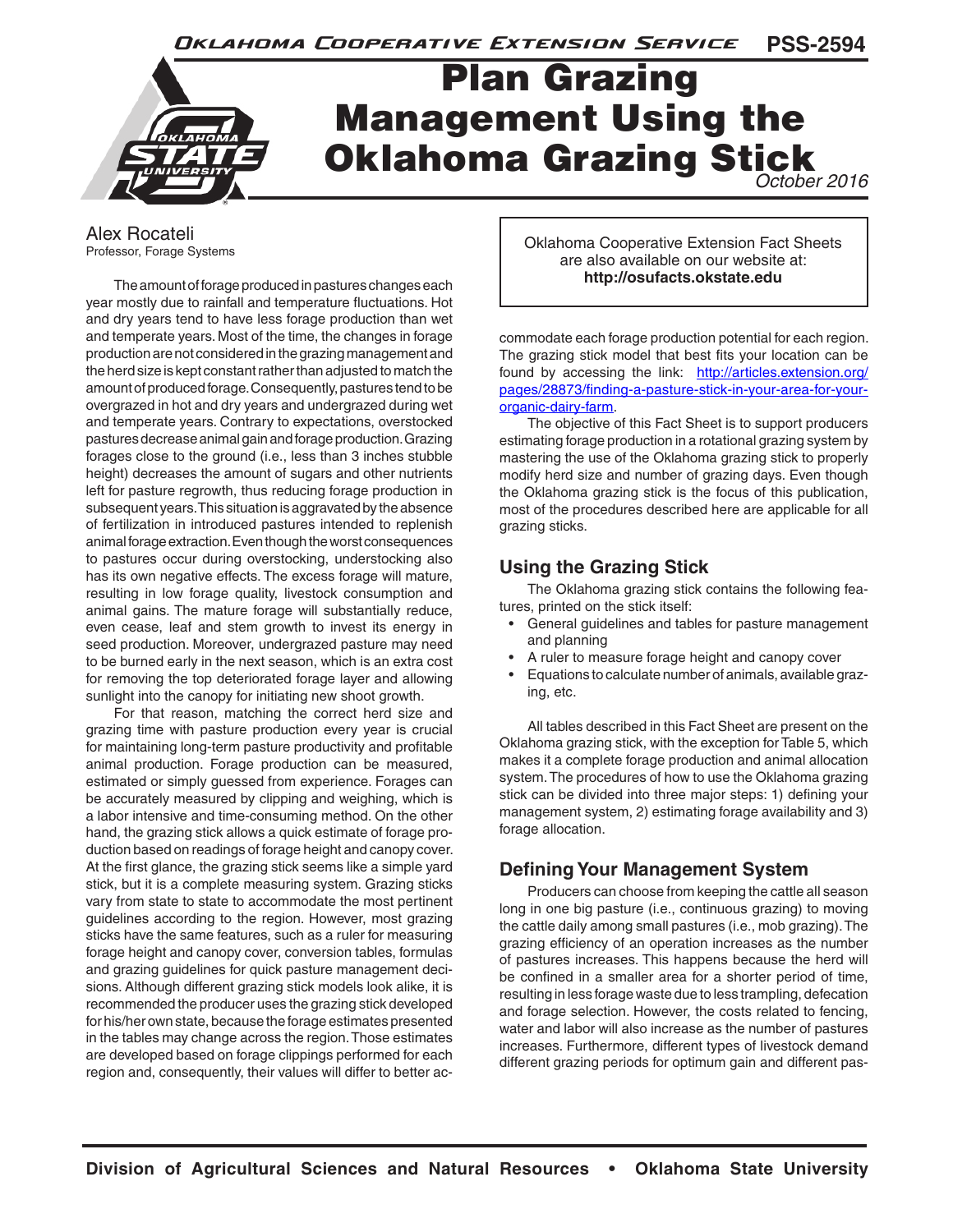tures need different resting periods for maximum regrowth. To achieve an affordable cost and successful operation, the management system should be tuned by trading off changes among:

- The optimum pasture grazing period based on livestock type (Table 1).
- The recommended pasture rest period based on forage growth rate and pasture type (Table 2).
- Grazing system efficiency based on animal forage utilization (Table 3).

For instance, choosing the lowest cost and efficient system (continuous) results in the longest grazing period and no resting period, which would be inappropriate for raising dairy cattle in a slow growth native field because it may lead to pasture overgrazing. Moreover, choosing the highest cost and efficient system (daily rotation) results in the shortest grazing period and the longest forage resting period would be inappropriate for raising goats in a rapid growth introduced pasture because it may lead to pasture undergrazing. Conversely, choosing an intermediate cost and efficient system (eight paddocks) containing a reasonable grazing and rest period would be appropriate for raising stockers in an introduced rapid to moderate growth forage.

#### **Table 1. Optimum grazing periods.**

| Animal Kind              | Optimum grazing periods |
|--------------------------|-------------------------|
| Cow/calf, sheep, goats   | $3 - 7$ days            |
| Stockers/growing animals | $1 - 3$ days            |
| Dairy                    | $1/2 - 1$ day           |

#### **Table 2. Recommended Rested periods.**

| Growth rates                                   | <i><b>Introduced</b></i>                           | <b>Natives</b>                                     |  |
|------------------------------------------------|----------------------------------------------------|----------------------------------------------------|--|
| Rapid growth<br>Moderate growth<br>Slow growth | $15 - 25$ days<br>$25 - 35$ days<br>$35 - 50$ days | $25 - 45$ days<br>$45 - 60$ days<br>$60 - 90$ days |  |

**Table 3. Grazing efficiency based on pasture utilization.**

| Season Long                                         | <b>Native Pastures</b> | <i>Tame or</i><br>Introduced Pastures |
|-----------------------------------------------------|------------------------|---------------------------------------|
| Continuous Grazing                                  | 25%                    | 30%                                   |
| 4-6 pastures                                        | 25%                    | 40%                                   |
| 8-10 pastures                                       | 30%                    | 50%                                   |
| 12 pastures                                         | 35%                    | 60%                                   |
| Strip grazing,<br><20 paddocks or<br>daily rotation | not recommended        | 75%                                   |

The information provided in Tables 1 and 2 can be used as inputs for the Equation 1. This equation calculates the number of pastures units. After this, the grazing efficiency of your grazing system can be estimated by entering the number of pastures in Table 3. Those two pieces of information, number of paddocks and grazing efficiency, will be used in future calculations.

Number of Pastures = 
$$
\frac{\text{Rest Days}}{\text{Graze Days}} + 1
$$
 [Equation 1]

**Case study:** A producer has 500 acres of bermudagrass, and is planning to raise beef cattle in this area. In this case, the maximum graze period for beef cows is three days (Table 1), and the bermudagrass, which is a rapid growth/introduced forage, needs to have at least a resting period of 15 days (Table 2).

Number of Pastures =  $\frac{15}{8}$  +1 = 6

3

Therefore, the number of pastures needed for a functional operation is six pastures of approximate 83 acres (500  $\div$  6), which confers a grazing efficiency of 40 percent (Table 3).

Even though Tables 1, 2 and 3 allow us to calculate the number of pastures and grazing system efficiency, keep in mind that this is a rough estimation based on simple Oklahoma state average values. Those average values may not be adequate for a specific operation considering that pastures have a natural yield variation. Therefore, it is necessary to estimate the forage availability for each pasture unit to refine the operation system planning.

# **Estimating Forage Availability in Pastures**

#### **Find Random Spots for Measurements**

Measurements should be taken prior to moving livestock to each pasture unit. Walk through the pasture and find random spots. In other words, do not choose the area to the measured. Never select the highest- or lowest-yielding spots because it leads to under- or overestimation. The main objective is to take enough samples that cover the whole pasture variability. As a rule of thumb, it is recommended to take 15 to 20 pairs of measurements (plant height and canopy cover) per pasture. However, the number of measurements depends on how uniform the pasture is. Productive and uniform bermudagrass pastures would demand no more than 15 measurements. On the other hand, a bermudagrass pasture that contains both good and bad areas would need at least 20 measurements for accounting all its variability. Keep in mind that distribution of forage types should be also accounted. For instance, a pasture dominated by bermudagrass on one side and by fescue on the other side must be split into two sections, and the measurements of each section should be worked through the grazing stick methodology separately, then averaged.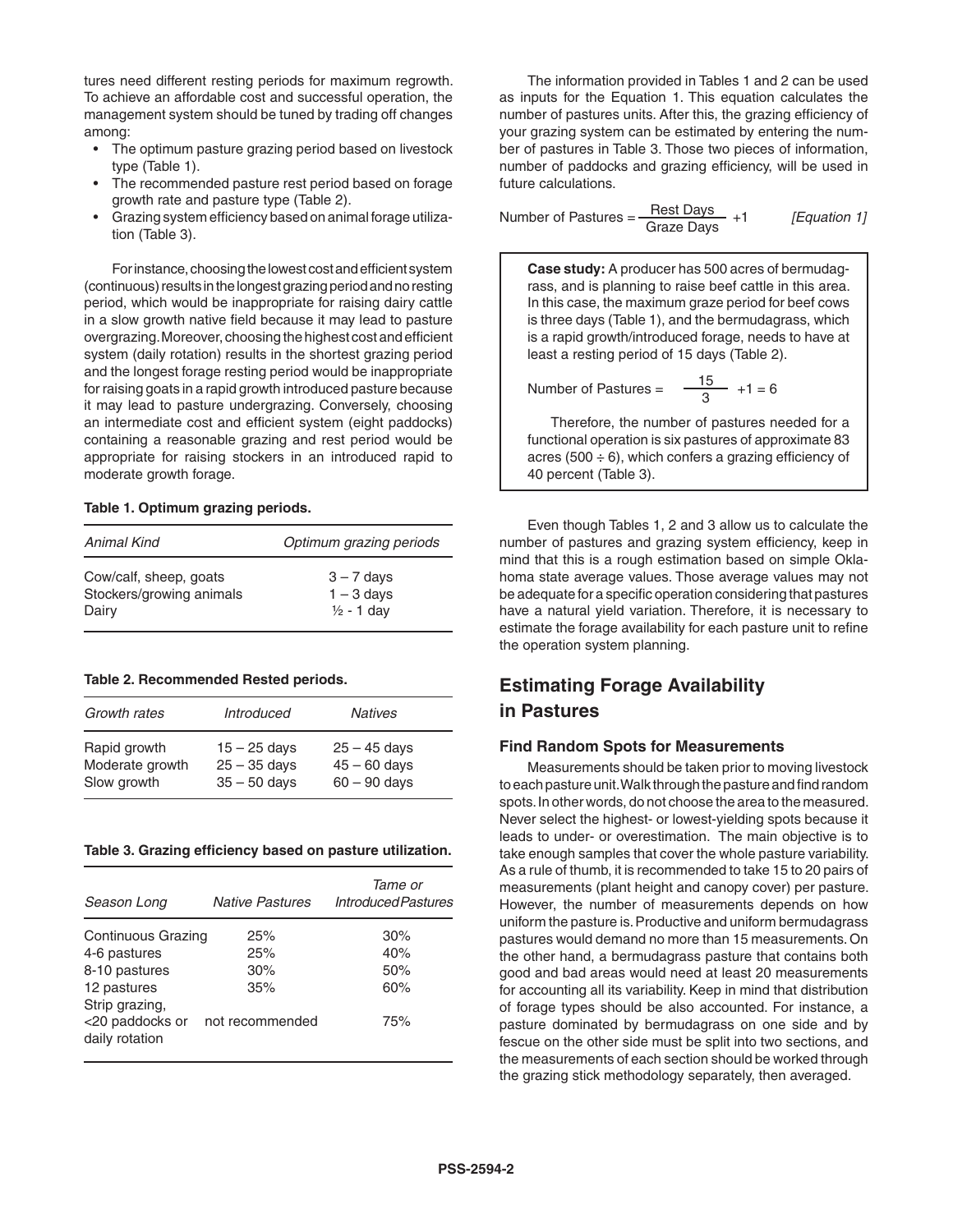**Case study:** After determining the number of pastures and grazing efficiency, the producer visually realized that the six bermudagrass pasture units have a natural production variation among them. The eastern pastures have higher and even stands than western pastures. Therefore, at least 20 measurements in the western pastures and no more than 15 measurements in the eastern pastures will be needed. One of the pasture units is dominated by bermudagrass on one side and by fescue on the other. For this specific pasture, the producer split it into two sections, and the measurements of each section were worked through the grazing stick methodology separately, then averaged.

#### **Record Plant Height**

- a. Place the grazing stick vertical to the ground,
- b. Look at the ruler face of the stick, record the average height of the plants in that specific spot.

To find the proper plant height, gently push your hand into the canopy and record the height where you start to feel a modest resistance from the forage leaves against your hand (Figure 1A). Feeling a modest resistance from the forage leaves means that your hand already touches half of the plant leaves under your hand. Do not pull the leaves up. Do not record the highest leaf or shoot (Figure 1B). Focus in measuring the height where leaves are found if the forage already has an elongated seed head. Trampled spots should be avoided; however, if most of the pasture was trampled or lodged, lift the plants up to their natural stand and measure the proper height rather than stretching them.

#### **Record Canopy Cover**

- a. At the same spot of the plant height measurement, slide the stick under the canopy with the ruler facing up.
- b. Count the inch marks covered by vegetation out of 33,
- c. Multiply the total number of covered inch-marks by three to estimate the percent canopy cover.



**Figure 1: Proper (A): average forage leaves height. Improper (B): highest plant or shoot. Focus in measuring the height where leaves are found if the forage already has an elongated seed head.**



**Figure 2: Estimating canopy cover: (A) slide the stick under the canopy with the ruler facing up, and (B) count the inch-marks covered by vegetation out of 33. Three uncovered marks; therefore 27 covered out of 33.**

**Case study:** the first canopy cover reading in one of bermudagrass pasture units is 27 inch-marks of 33 are covered by the forage canopy, then:

 $27 \times 3 = 81$  percent canopy cover

# Estimate Dry Forage per Acre-inch (DF<sub>acre-inch</sub>):

- a. Average the canopy cover readings collected in step 3,
- b. Using Table 4, select the dry matter range based on most appropriate forage type and average canopy cover.

**Case study:** the producer measuring the first bermudagrass pasture estimates an average canopy cover of 85 percent after 18 random measurements, and this pasture is assigned to the 75 to 90 percent cover which estimates 375 pounds of  $DF_{\text{accept}+new}$ . However, he could estimate 250 pounds of  $DF_{\text{acc-inch}}$  if the averaged canopy cover was in the lower range, e.g. 75 percent; or he could estimate 300 pounds of  $DF_{\text{acc-inch}}$  if the average cover was in the middle range, e.g. 80 percent?

|                                          | Table 4: Estimated Available Standing Dry Forage (Ibs |  |  |  |
|------------------------------------------|-------------------------------------------------------|--|--|--|
| acre <sup>-ı</sup> inch <sup>-ı</sup> ). |                                                       |  |  |  |

| Forage types                    | 50-75%<br>Cover | 75-90%<br>Cover | $>90\%$<br>Cover |
|---------------------------------|-----------------|-----------------|------------------|
| <b>Bermudagrass</b>             | 125 - 225       | $250 - 375$     | 450 - 600        |
| Fescue                          | $75 - 150$      | 175 - 250       | $300 - 425$      |
| Introduce Mixed                 |                 |                 |                  |
| grass/Legume                    | $125 - 200$     | $225 - 325$     | $350 - 475$      |
| Introduced bluestem             | $100 - 175$     | $200 - 300$     | $325 - 450$      |
| Native - Mixed Prairie          | $75 - 125$      | $150 - 225$     | $275 - 400$      |
| <b>Native Tallgrass Prairie</b> | 125 - 175       | 175 - 250       | $275 - 325$      |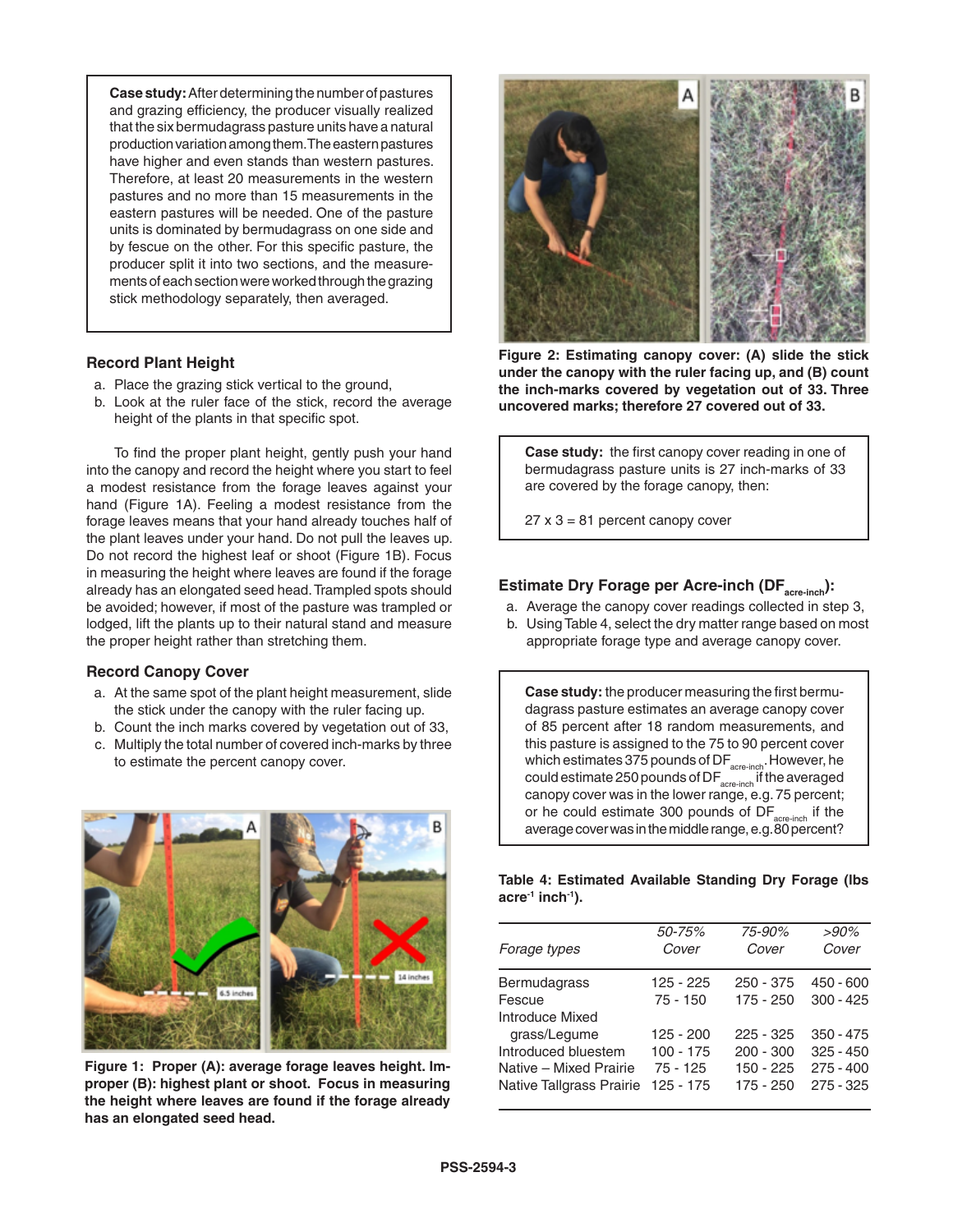### **Estimate the Available Dry Forage for Livestock**  per Acre (DF<sub>acre</sub>):

- a. Average the plant height readings collected in step 2,
- b. Subtract the average height from the residue height (Table 5) in order to find the forage height available for grazing,
- c. Multiply forage height available for grazing by the DM $_{\rm accretoch}$ (step 4) for estimating the  $DM_{total-acre}$ .

It is very important to consider the residue height in this calculation. The proper residue height is to ensure that some stems and leaves remain in the pasture for quick regrowth. Grazing below the residue height slows regrowth and decreases yield. On the other hand, the forage quality and animal gain will progressively decrease as height increases after overcoming the "begin graze" height recommended in Table 2. In other words, the forage might hold a decent quality at higher height than the ones recommended for beginning grazing; however, the forage quality will be not at its optimum level anymore.

**Case study:** the producer estimated that the average height of the first bermudagrass pasture is 4 inches and that the DF $_{\text{acre-inch}}$  is 375 pounds after 18 measurements. In this case, the available dry forage for grazing is: 4 inches (average height) – 2 inches (residue height)  $= 2$  inches Then, the  $DF_{\text{area}}$  is:

2 inches (available for grazing) x 375 pounds per

acre-inch<sup>-1</sup> = 750 pounds per acre<sup>-1</sup>.

### **Allocating forage to Livestock**

Forage allocation to livestock can be done by calculating either the available number of animals or grazing days. Regardless the approach, the entries necessary for this calculation are:

- Available dry forage for livestock per  $(DF_{\text{acc}}$  lbs acre<sup>-1</sup>)
- Pasture unit size (acres)
- Grazing efficiency (%), Table 5
- Daily Forage needs per animal unit (lbs head-1), Table 6

#### **Table 6. Forage needs per animal unit (1,000 lbs).**

| Animal Kind            | $lbs$ day <sup>1</sup> |  |
|------------------------|------------------------|--|
| Cattle                 | 27                     |  |
| Cow $w$ calf $<$ 3     | 30                     |  |
| Cow $w$ calf $>3$      | 39                     |  |
| Calves < 12 months     | 18                     |  |
| Yearlings 12-18 months | 24                     |  |
| Dairy Cows             | 42                     |  |
| <b>Bulls</b>           | 39                     |  |
| Horse                  | 38                     |  |
| Sheep/goats            | 6                      |  |

Keep in mind that the forage needs in Table 6 are based on an animal weighing 1,000 pounds. The forage needs will need to be re-adjusted if the animals weight is higher or lower than 1,000 pounds.

If the producer is starting an operation and still planning on purchasing livestock, it is wise to calculate the number of animals (Equation 2) that the property can support based on the animal forage needs and the fixed number of available grazing days for each pasture calculated by Equation 1. This is exactly the approach in the Case Study presented in this Fact Sheet. On the other hand, the producer might be interested in calculating the available grazing days in each pasture unit based on the fixed number of animals that compose his/ her herd (Equation 3). This second approach fits well in an ongoing operation with the capability of expanding the total pasture acreage, reducing the herd size and/or introducing best managements practices for improving pasture production such as proper rotation, fertilization and weed control.

|           |  | $\mathsf{DF}_{\text{acre}} \xrightarrow{\text{(pounds)}} \times \text{Acres} \times \left( \frac{\text{Grazing efficiency } (\%)}{100} \right)$ |  |
|-----------|--|-------------------------------------------------------------------------------------------------------------------------------------------------|--|
| Number of |  |                                                                                                                                                 |  |
|           |  | Animals = $Daily$ forage needs $(\%) \times Number$ of grazing days)                                                                            |  |

*[Equation 2]*

| Grazing  | $DF_{\text{acc}} \frac{\text{(pounds)}}{\text{acre}} \times \text{Acres} \times \left( \frac{\text{Grazing efficiency } (\%)}{100} \right)$<br>Daily forage needs (%)×Number of grazing animals) |
|----------|--------------------------------------------------------------------------------------------------------------------------------------------------------------------------------------------------|
|          |                                                                                                                                                                                                  |
| $days =$ |                                                                                                                                                                                                  |

*[Equation 3]*

| Forage types             | Begin<br>graze  | Residue<br>height | Rest<br>Davs |
|--------------------------|-----------------|-------------------|--------------|
| Bermudagrass             | 4 inches        | $2 - 3$ inches    | $18 - 28$    |
| Fescue                   | 6 inches        | $3 - 4$ inches    | $21 - 30$    |
| Introduce Mixed          |                 |                   |              |
| grass/Legume             | $4 - 6$ inches  | $2 - 4$ inches    | $20 - 30$    |
| Introduced bluestem      | 4 inches        | 2 inches          | $25 - 35$    |
| Native - Mixed Prairie   | $8 - 12$ inches | $4 - 8$ inches    | $30 - 90$    |
| Native Tallgrass Prairie | $8 - 12$ inches | $4 - 8$ inches    | $30 - 90$    |

#### **Table 5: Grazing management guidelines.**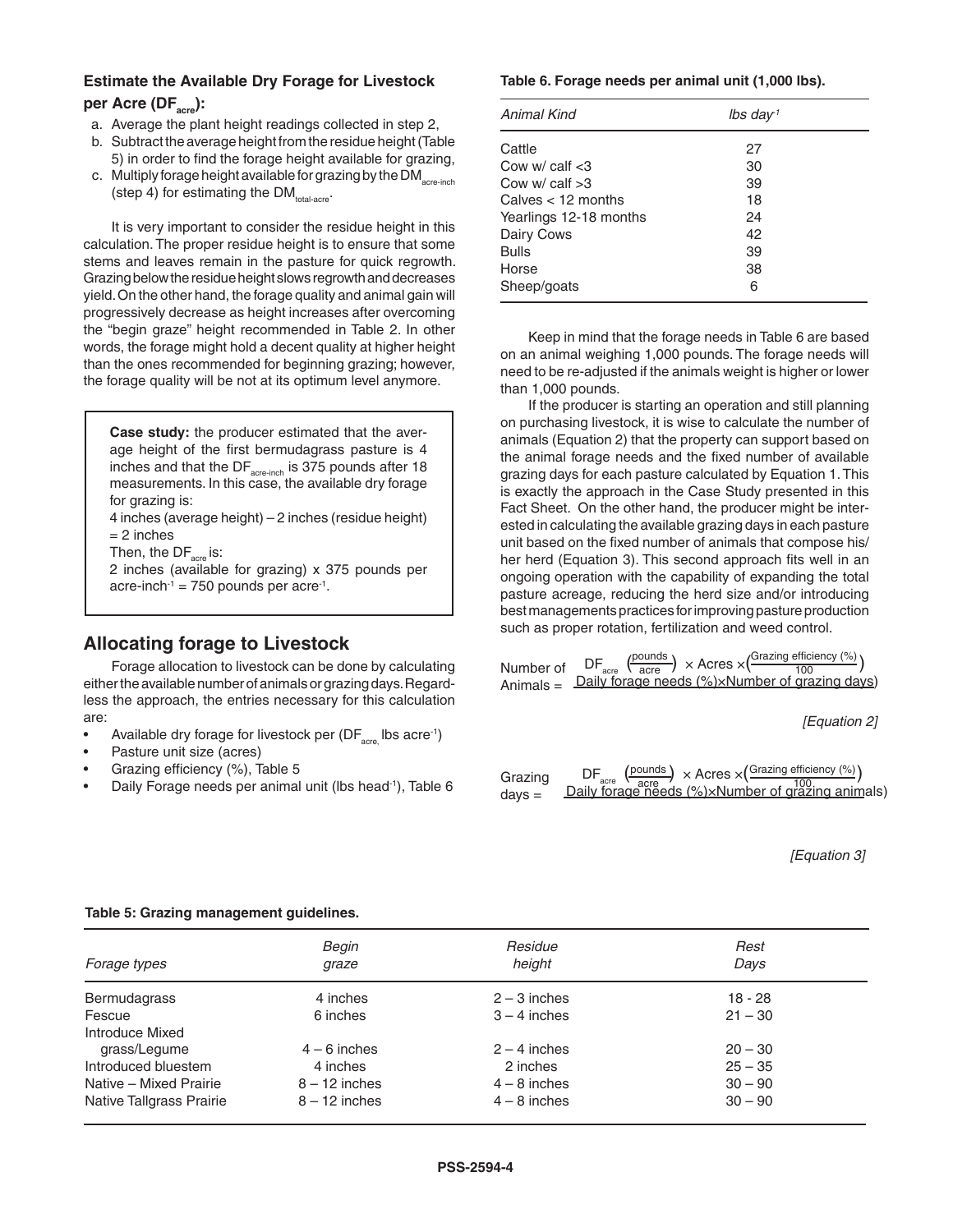**Case of study**: Once the producer wants to introduce beef cattle in his bermudagrass pastures, the forage need per animal unit (1,000 pounds) is 27 pounds day-1 (Table 6). However, the average weight of the animals that he is introducing to the operation weight 1,200 pounds. In this case, the forage needs per animal is:

$$
\frac{27 \times 1,200}{1,000} = 32.4 \text{ lbs/day}
$$

Furthermore, the number of animal units that the first bermudagrass pasture can support is:

Number of  
Animals = 
$$
\frac{750 \times 83 \times \left(\frac{40}{100}\right)}{32.4 \times 3} = 256 \text{ beef cows}
$$

The final step is to adapt the grazing system based on the calculations above. As mentioned before, the number of pastures units, grazing days and rest periods are calculated

using rough values. However, the grazing management can be fine-tuned based on the estimation of forage availability and forage allocation for each pasture unit. Adapting the grazing system is a task that requires versatility and technical knowledge. Furthermore, keep in mind that the grazing stick forage estimates are simply based on the state average; therefore, it is wise to interpret the results as a reference rather than as an accurate value. It is wise to be conservative when planning, in other words, expect lower production from your pastures. In this case, the chances of overgrazing, the worst case scenario, is minimized. The worst that can happen is a minor undergraze condition if a conservative approach is adopted. Minor undergrazing can be easily fixed by increasing the herd next season. Nonetheless, it would be ideal to have the most realistic grazing stick estimates for each specific pasture because it would result in more accurate calculations for developing a proper grazing system. For that reason, the grazing stick can be calibrated for specific pastures for higher accuracy.

**Case Study:** The producer calculated the number of animals that each bermudagrass pasture would support based on the estimated forage values:

| Pasture ID#               | Acreage | Available forage | Number of animals | Graze days | Rest period |
|---------------------------|---------|------------------|-------------------|------------|-------------|
| $1 -$ west pasture        | 83      | 750 lbs/acre     | 256               | 3          | 15          |
| $2 - \text{barn}$ pasture | 83      | 750 lbs/acre     | 256               | 3          | 15          |
| $3$ – lake pasture        | 83      | 400 lbs/acre     | 154               | 3          | 15          |
| $4$ – west road pasture   | 83      | 350 lbs/acre     | 102               | 3          | 15          |
| $5$ – east road pasture   | 83      | 350 lbs/acre     | 102               | 3          | 15          |
| $6$ – east pasture        | 83      | 350 lbs/acre     | 102               | 3          | 15          |

The producer confirmed his visual inference during measurement collection. There was a gradient in pasture production from west to east. Therefore, it is not appropriate to stock 256 beef cows in each of the six pastures for the same grazing period because pastures 3, 4, 5 and 6 will be overgrazed. The opposite is true, stocking only 102 animals is not appropriate either because pastures 3, 4, 5 and 6 will be undergrazed. In this situation it would be appropriate to fuse pastures 3 and 4 with 5 and 6 by summing their acreage, averaging their available forage:

| Pasture ID#               | Acreage | Available forage | Number of animals | Graze days | Rest period |
|---------------------------|---------|------------------|-------------------|------------|-------------|
| $1 -$ west pasture        | 83      | 750 lbs/acre     |                   |            | 15          |
| $2 - \text{barn}$ pasture | 83      | 750 lbs/acre     |                   |            | 15          |
| $3 -$ lake $+ W$ road     | 166     | 375 lbs/acre     |                   |            | 15          |
| $4 - E$ road + bottom     | 166     | 350 lbs/acre     |                   |            | 15          |

Using a modified version of Equation 1, the number of grazing days would be recalculated respecting that the bermudagrass demands at least 15 days for proper regrowth (Table 2).

Grazing days = 
$$
\frac{\text{Rest Period}}{\text{Number of pastures} - 1} = \frac{15}{4 - 1} = 5 \text{ days}
$$

*(continued on next page)*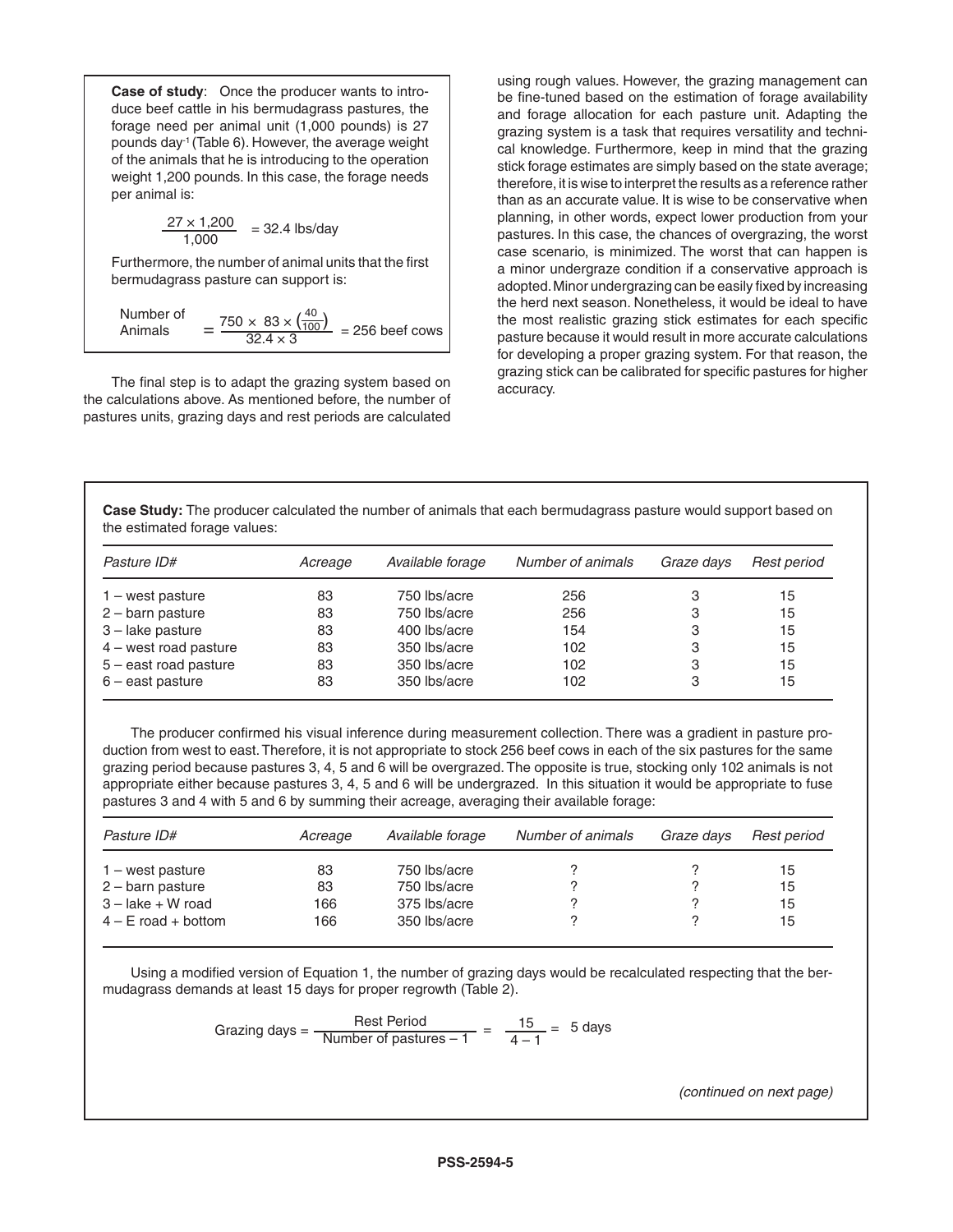#### *Case Study (cont'd)*

According to Table 1, five days of grazing is an acceptable period for beef cows. Therefore, the number of animals can be recalculated for all pastures using Equation 2. Note that the grazing efficiency of the operation still can be considered 40 percent, because it is in the 4 to 6 pasture range (Table 3):

| Pasture ID#           | Acreage | Available forage | Number of animals | Graze days | Rest period |
|-----------------------|---------|------------------|-------------------|------------|-------------|
| $1 -$ west pasture    | 83      | 750 lbs/acre     | 153               | b          | 15          |
| $2$ – barn pasture    | 83      | 750 lbs/acre     | 153               | 5          | 15          |
| $3 -$ lake $+ W$ road | 166     | 375 lbs/acre     | 153               | 5          | 15          |
| $4 - E$ road + bottom | 166     | 350 lbs/acre     | 143               | 5          | 15          |

After combining the pastures, the he/she is able to support 153 beef cows in pastures 1, 2, 3 and 143 beef cows in pasture 4. As mentioned above, it is wise to be conservative and expect lower production from pastures to avoid overgrazing; therefore, the producer would opt for introducing a herd of 143 cows averaging 1,200 pounds. He/she would increase the herd next year if they observe that grasses are recovering faster than proposed (15 days). Also, he/ she would invest in soil analysis and proper fertilization for improving pasture production especially in pastures 3 and 4, allowing more cows in next years. For proper fertilization refer to the Oklahoman Pasture Fertility Guide available at: http://npk.okstate.edu/documentation/factsheets/Pasutre%20Handbook/E-1021web.pdf